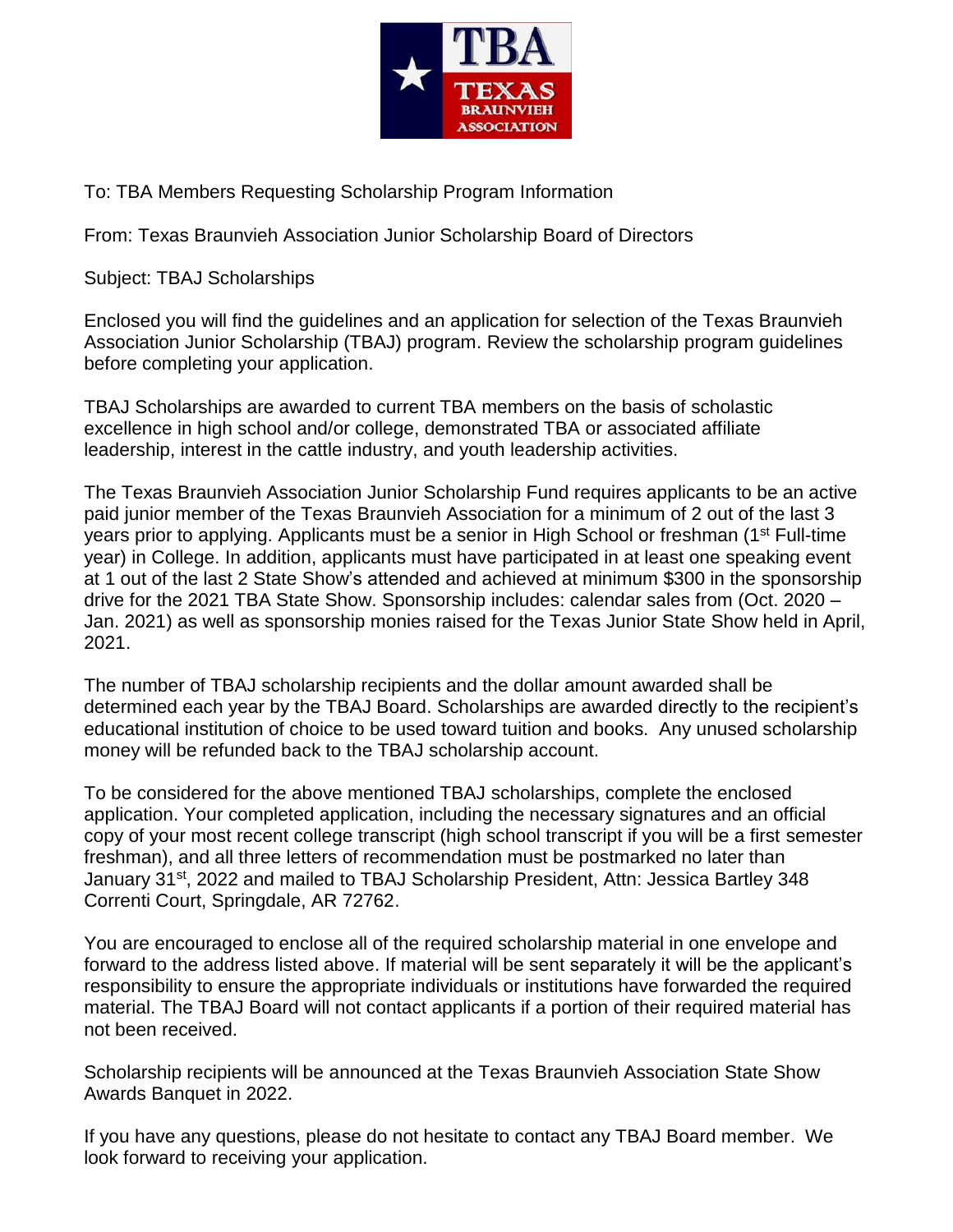# **TBAJ Scholarship Guidelines**

1. Scholarship applicants must be paid members of the Texas Braunvieh Association (TBA) for a minimum of 2 out of the last 3 years, and must have obtained at least senior year status in high school or a 1<sup>st</sup> full-time year college freshman when applying. In addition, applicants must have participated in at least one speaking event at 1 out of the last 2 State Shows and achieved at minimum \$300 in the Texas Braunvieh State Show Sponsorship Drive from Oct., 2020 – April, 2021.

2. Scholarship recipients must be enrolled full time (minimum of 12 semester hours) in an accredited college or university.

3. The number and amount of TBAJ Scholarships shall be determined each year by the TBAJ Board of Directors.

4. Applications will be scored by a selection committee made up of members from the Braunvieh Association of America (BAA). The (BAA) selection committee will not consist of members from the Texas Braunvieh Association for a fair evaluation of each applicant.

5. Each BAA selection committee member shall independently review and score each application received based on the following criteria:

- 1-10 pts, scholastic record;
- 1-15 pts, demonstrated JBAA or TBA leadership;
- 1-10 pts, interest in the cattle industry;
- 1-10 pts, youth leadership activities;
- 1-10 pts, TBA Ambassador program participation

6. In addition to the above scoring procedure, applicants will also be awarded additional points based on the criteria below:

- 10 pts, for each additional activity at the previous State Show in which applicant participated in
- 10 pts, for every additional \$100 applicants receive in 2021 sponsorships above and beyond their \$300 minimum.

7. The scores shall be compiled by the TBAJ Board and winners will be announced at the annual TBA State Show Awards Banquet in conjunction with the Texas Braunvieh Association State Show.

8. Prior to the issuance of the fall and spring stipends, scholarship recipients must submit the following two items to the TBAJ Board:

A. Proof of full-time enrollment and good standing from the college or university's registrar's office.

B. An official copy of the student's academic transcript.

The student is required to meet a cumulative grade point average of 2.0 or above based on a 4.0-point system. To obtain the spring stipend, 12 completed semester hours must appear on the fall semester's grade report.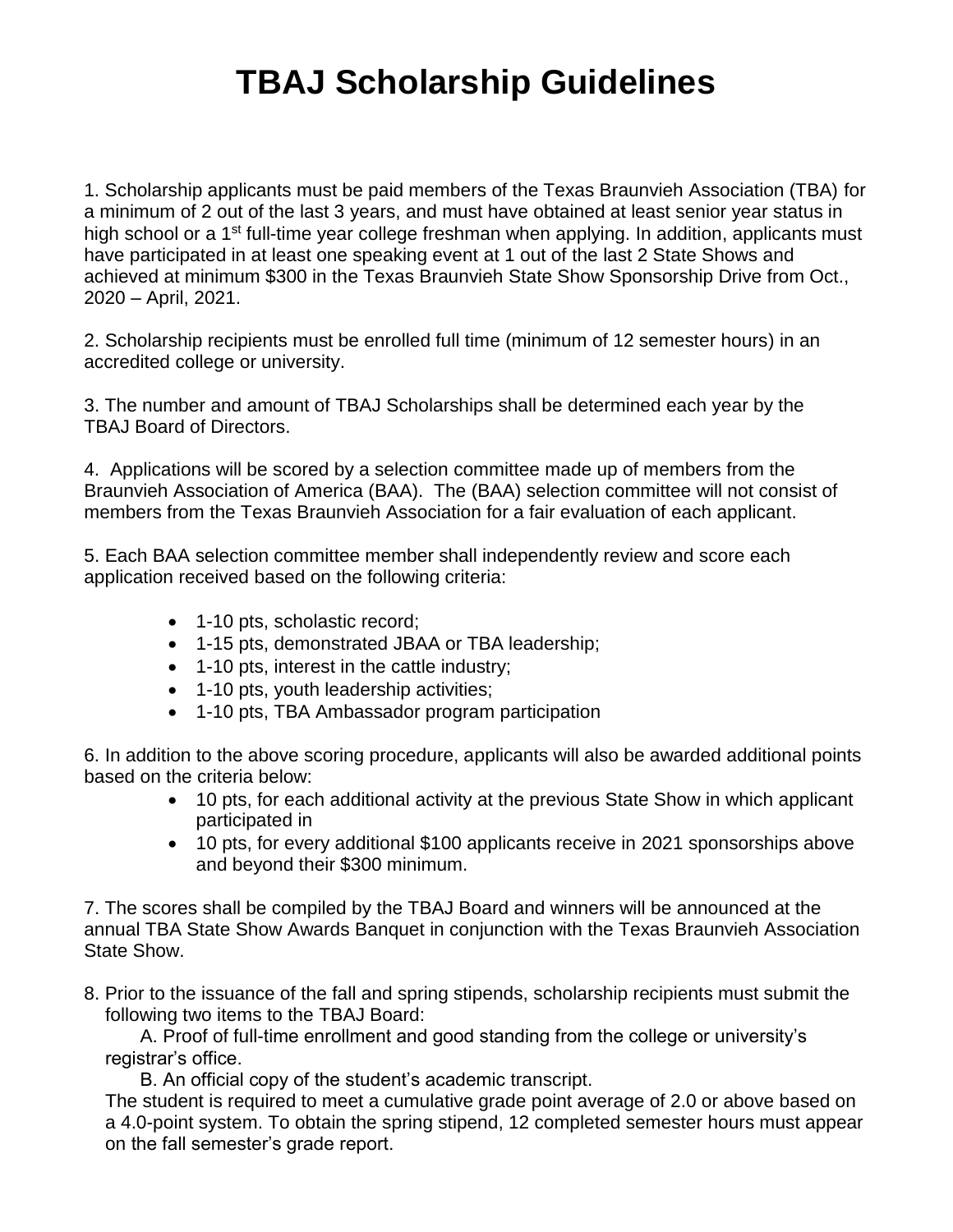# **TBAJ Scholarship Checklist**

*Your scholarship application is considered complete when you submit each of the following (check line if material is enclosed):*

\_\_\_\_\_\_\_\_\_\_ Scholarship application signed and dated with **all 3 required signatures**

An official copy of your most recent college transcript (high school transcript if you will be a first-semester freshman)

\_\_\_\_\_\_\_\_\_\_ **Your application MUST include three letters of recommendation.** Letters of recommendations may come from TBA members, BAA members, employers, teachers, ag leaders, extension agents, veterinarians, pastors, etc. They may NOT include applicants, parents or TBAJ board of directors and/or related entities. Individuals writing recommendation letters should include their association with the applicant and a candid evaluation of the applicant's abilities, background, character, strengths, weaknesses, etc. (If more than 3 letters of recommendation are sent, it will be at the discretion of the TBAJ Board to randomly disregard additional letters to reduce number of recommendation letters to 3.)

#### NOTE:

You are encouraged to enclose all of the required scholarship material in one envelope and forward to the TBAJ address noted below.

Do not write or type on the back of the application. Include additional pages if necessary.

If material will be sent separately it will be the applicant's responsibility to ensure the appropriate individuals or institutions have forwarded the required material.

The TBAJ Board will not contact applicants if a portion of their required material has not been received.

TBA membership dues for the year 2022 must be paid in full prior to the application deadline to be considered by the TBAJ Board.

> *Send scholarship material to:* Texas Braunvieh Association Junior Scholarship Attn: Jessica Bartley 348 Correnti Court Springdale, AR 72762

All scholarship material must be postmarked By **January 31st, 2022**.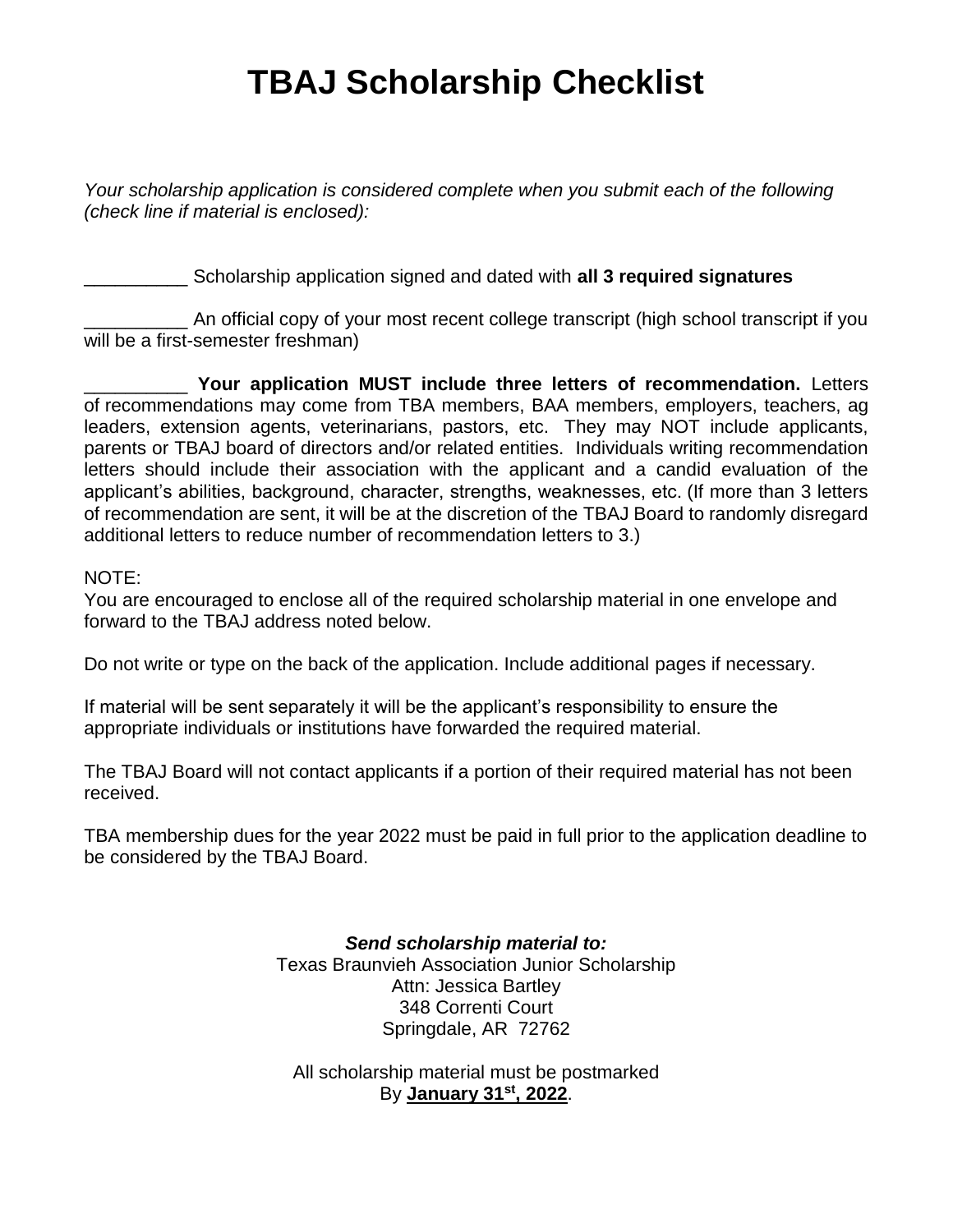# **TEXAS BRAUNVIEH ASSOCIATION JUNIOR SCHOLARSHIP**



# **JUNIOR SCHOLARSHIP APPLICATION**

|                                                                                   | Home Address <b>contract and the Contract of Address and Security and Security and Security and Security and Security and Security and Security and Security and Security and Security and Security and Security and Security an</b> |  |  |
|-----------------------------------------------------------------------------------|--------------------------------------------------------------------------------------------------------------------------------------------------------------------------------------------------------------------------------------|--|--|
|                                                                                   |                                                                                                                                                                                                                                      |  |  |
|                                                                                   |                                                                                                                                                                                                                                      |  |  |
|                                                                                   |                                                                                                                                                                                                                                      |  |  |
|                                                                                   |                                                                                                                                                                                                                                      |  |  |
| <b>EDUCATION</b>                                                                  |                                                                                                                                                                                                                                      |  |  |
|                                                                                   |                                                                                                                                                                                                                                      |  |  |
|                                                                                   | Years attended ______________Graduation Date ______________Grade Average ______________                                                                                                                                              |  |  |
| Name of College Attending or Planning to Attend _________________________________ |                                                                                                                                                                                                                                      |  |  |
|                                                                                   | Years Completed _______________Graduation Date ______________Grade Average ____________                                                                                                                                              |  |  |
|                                                                                   |                                                                                                                                                                                                                                      |  |  |
|                                                                                   |                                                                                                                                                                                                                                      |  |  |

**Career Objective**

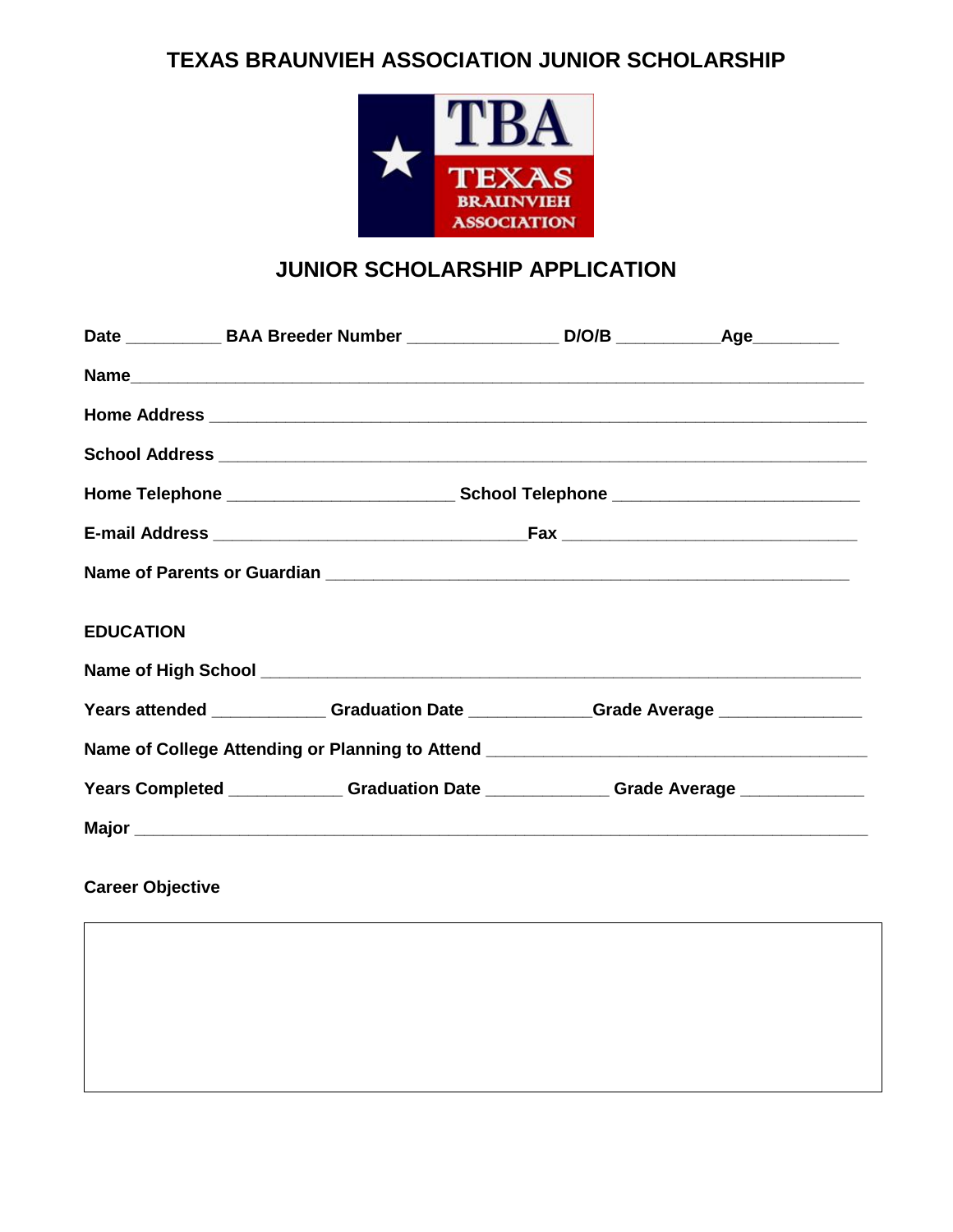#### **RECORD OF 4-H and/or FFA CLUB WORK**

**Number of Years Enrolled in 4-H \_\_\_\_\_\_\_\_\_\_Number of Years enrolled in FFA \_\_\_\_\_\_\_\_\_\_\_\_\_\_\_**

**Types of Projects**

## **Offices Held**

**Recognition Received in 4-H and/or FFA Work**

**Explain Your Responsibilities Within 4-H and/or FFA Clubs**

**\_\_\_\_\_\_\_\_\_\_\_\_\_\_\_\_\_\_\_\_\_\_\_\_\_\_\_\_\_\_\_\_\_\_\_\_\_\_\_\_\_\_\_\_\_\_\_\_\_\_\_\_\_\_\_\_\_\_\_\_\_\_\_\_\_\_\_\_\_\_\_\_\_\_\_\_\_\_\_\_\_\_**

**Page 2-Name**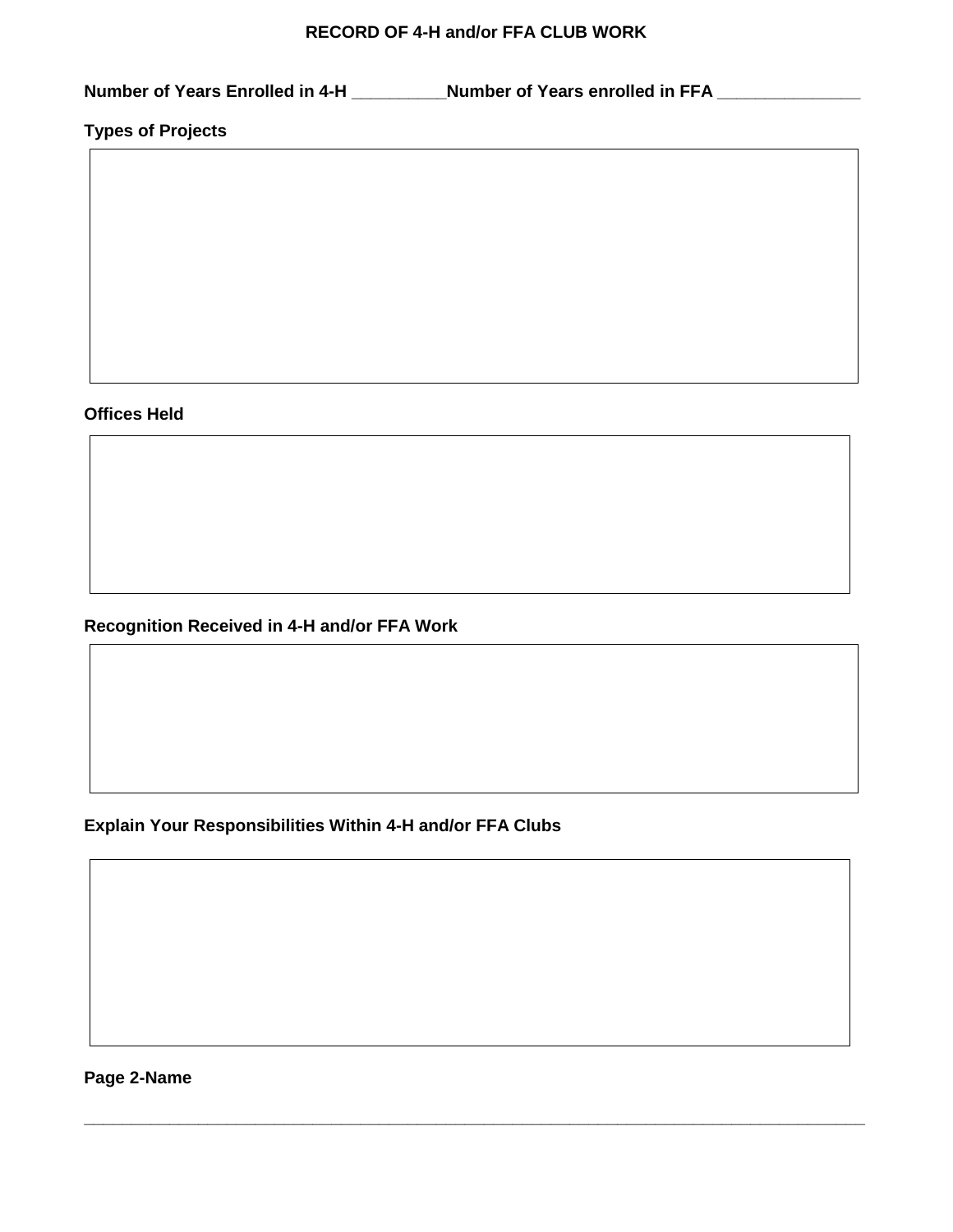## **RECORD OF JUNIOR BRAUVIEH ASSOCIATION OF AMERICA WORK**

**Number of Years as a JBAA Member \_\_\_\_\_\_\_\_\_\_\_\_\_\_\_**

**Offices Held**

**Your Responsibilities Within JBAA**

## **Recognition Received in JBAA**

**Page 3-Name**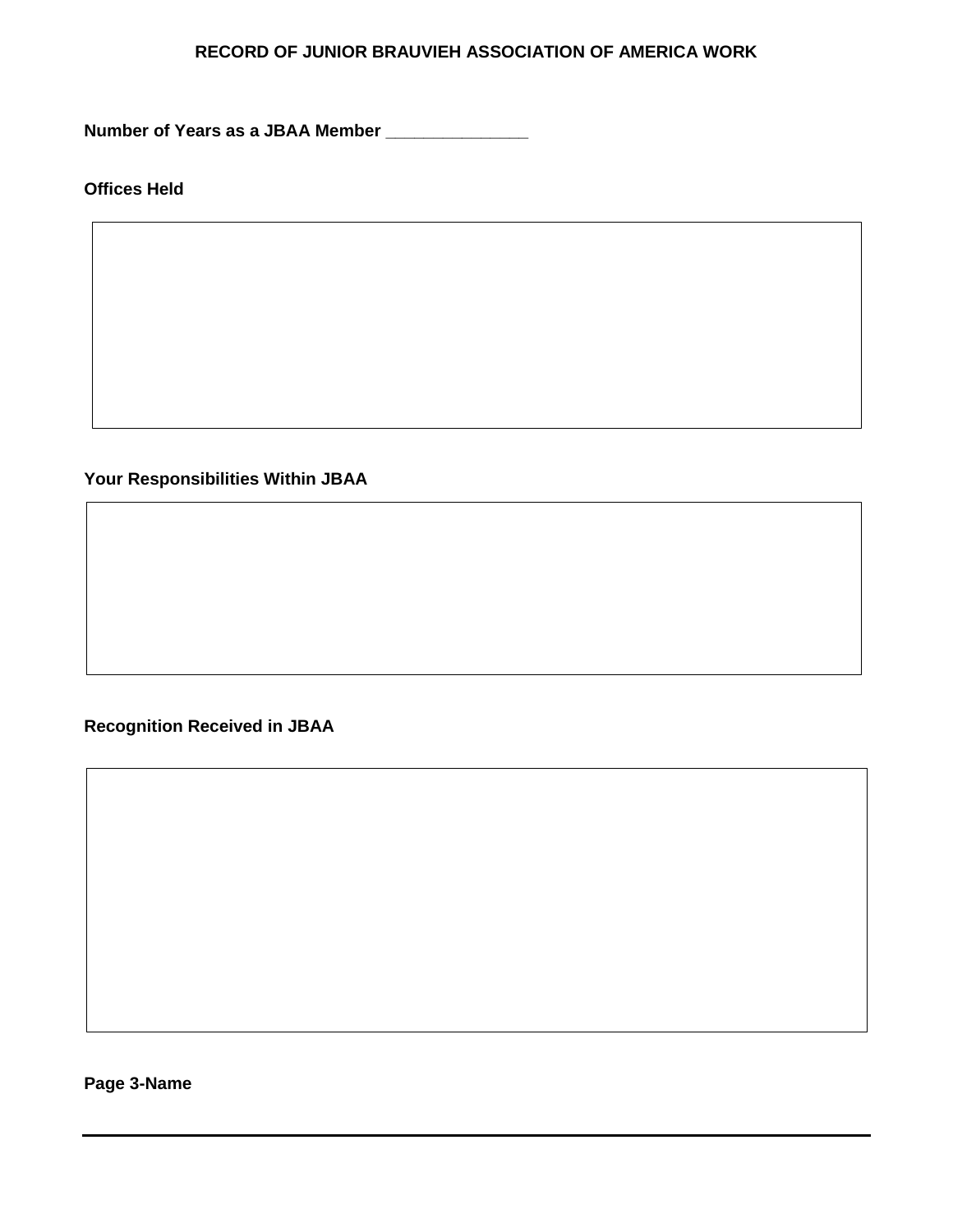### **RECORD OF TEXAS BRAUNVIEH ASSOCIATION WORK**

**\_\_\_\_\_\_\_\_\_\_\_\_\_\_\_\_\_\_\_\_\_\_\_\_\_\_\_\_\_\_\_\_\_\_\_\_\_\_\_\_\_\_\_\_\_\_\_\_\_\_\_\_\_\_\_\_\_\_\_\_\_\_\_\_\_\_\_\_\_\_\_\_\_\_\_\_\_\_\_\_\_\_**

**Number of Years as a TBA Member \_\_\_\_\_\_\_\_\_\_\_\_\_\_\_\_\_\_\_\_\_\_\_\_\_\_\_\_**

**Offices Held**

**Your Responsibilities Within the Texas Braunvieh Association**

**Recognition Received in Texas Braunvieh Association**

**Page 4-Name**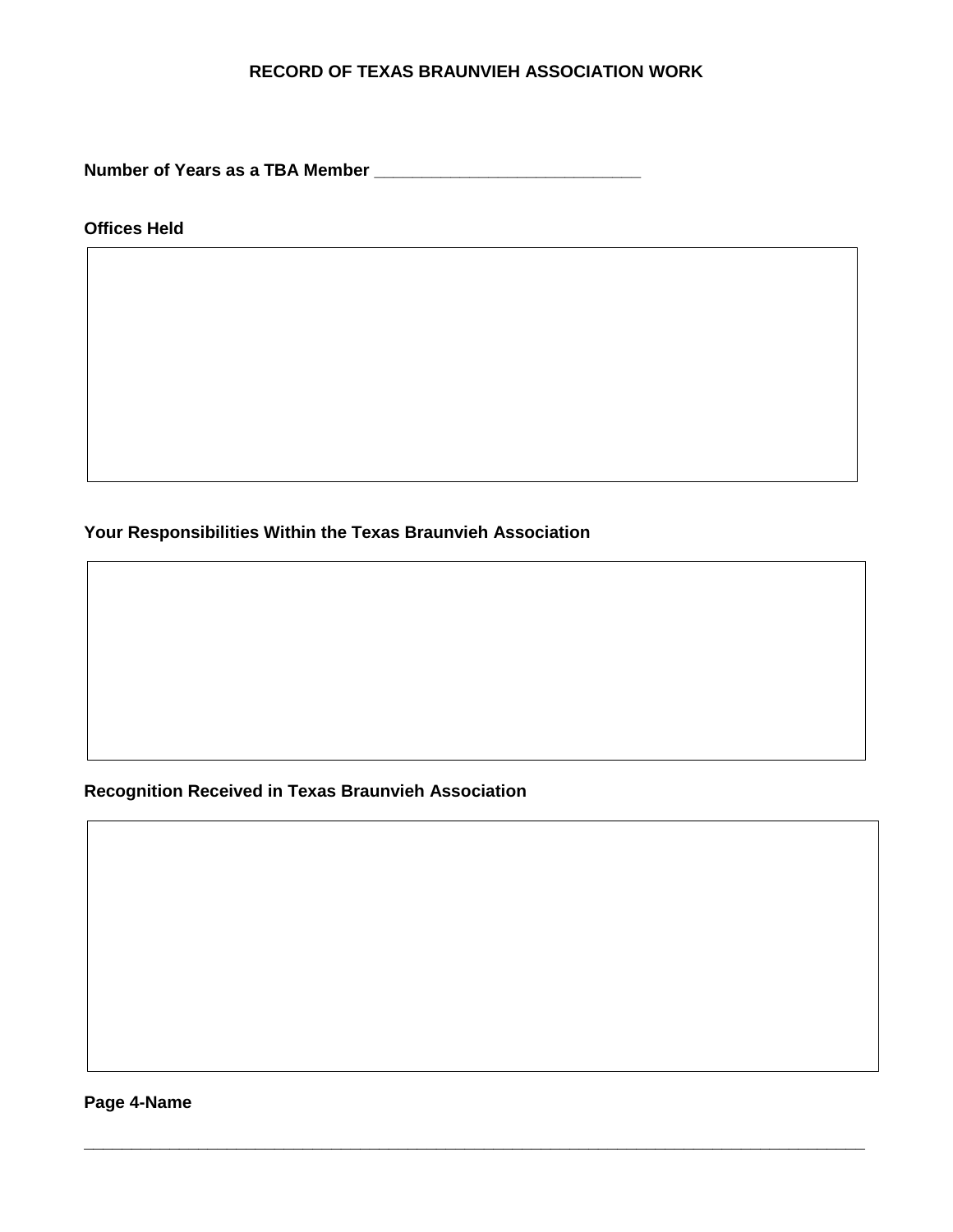#### **RECORD OF ASSOCIATION OR COMMUNITY ACTIVITIES OTHER THAN JBAA OR TEXAS BRAUNVIEH ASSOCIATION**

**\_\_\_\_\_\_\_\_\_\_\_\_\_\_\_\_\_\_\_\_\_\_\_\_\_\_\_\_\_\_\_\_\_\_\_\_\_\_\_\_\_\_\_\_\_\_\_\_\_\_\_\_\_\_\_\_\_\_\_\_\_\_\_\_\_\_\_\_\_\_\_\_\_\_\_\_\_\_\_\_\_\_**

**Name of Organization(s) \_\_\_\_\_\_\_\_\_\_\_\_\_\_\_\_\_\_\_\_\_\_\_\_\_\_\_\_\_\_\_\_\_\_\_\_\_\_\_\_\_\_\_\_\_\_\_\_\_\_\_\_\_\_\_\_\_\_\_\_\_**

**Number of Years as a Member \_\_\_\_\_\_\_\_\_\_\_\_\_\_\_\_\_\_\_\_\_**

**Offices Held**

**Your Responsibilities Within Said Organization**

**Recognition Received in Said Organization**

**Page 5-Name**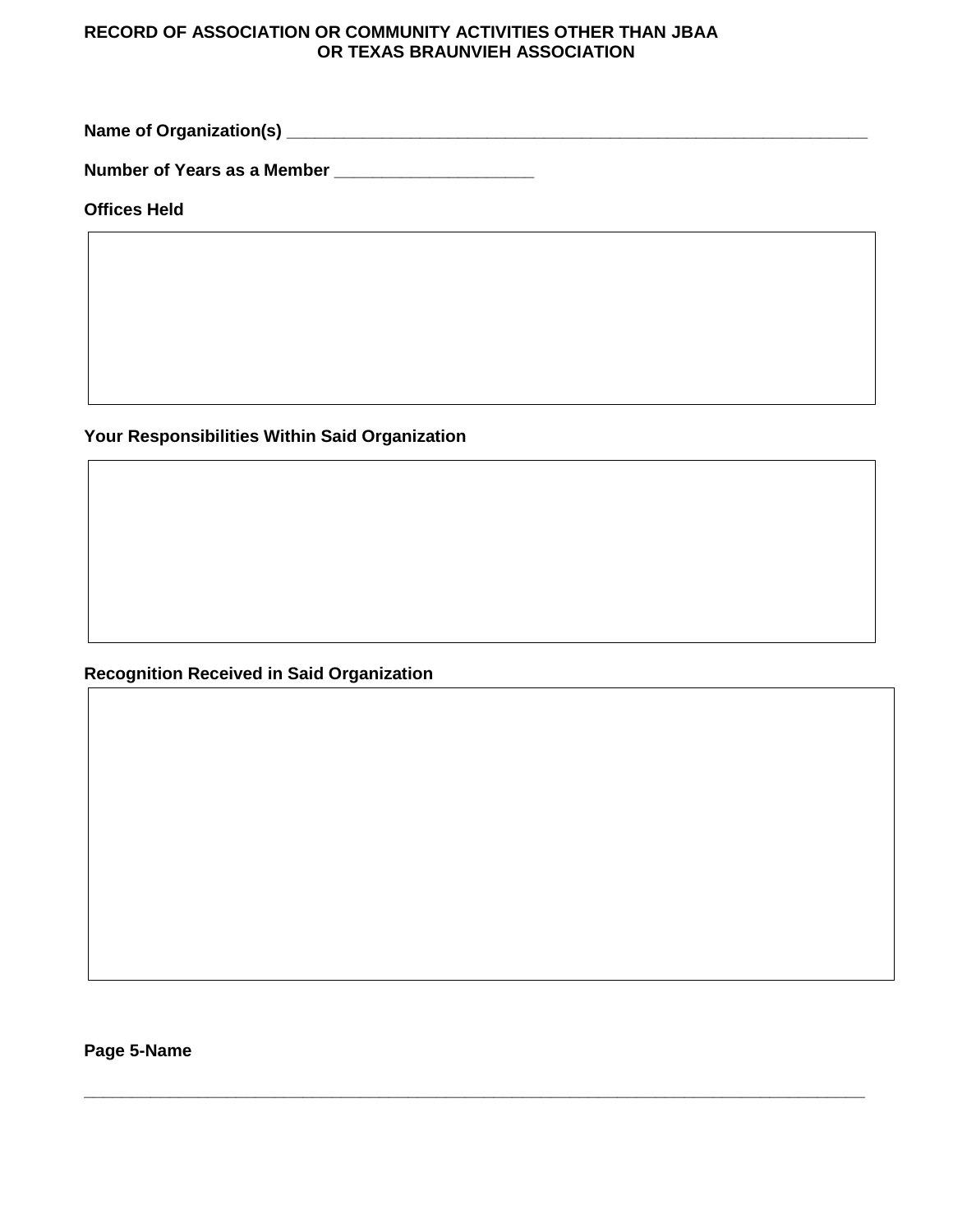**Summarize Other Interests and Activities (Music, Athletics, Church Work, High School, Camps, Hobbies, etc.)**

**State reasons for your decision to study the field you have chosen in college and any other factors you may wish the committee to consider in determining your eligibility for the scholarship**

**\_\_\_\_\_\_\_\_\_\_\_\_\_\_\_\_\_\_\_\_\_\_\_\_\_\_\_\_\_\_\_\_\_\_\_\_\_\_\_\_\_\_\_\_\_\_\_\_\_\_\_\_\_\_\_\_\_\_\_\_\_\_\_\_\_\_\_\_\_\_\_\_\_\_\_\_\_\_\_\_\_\_**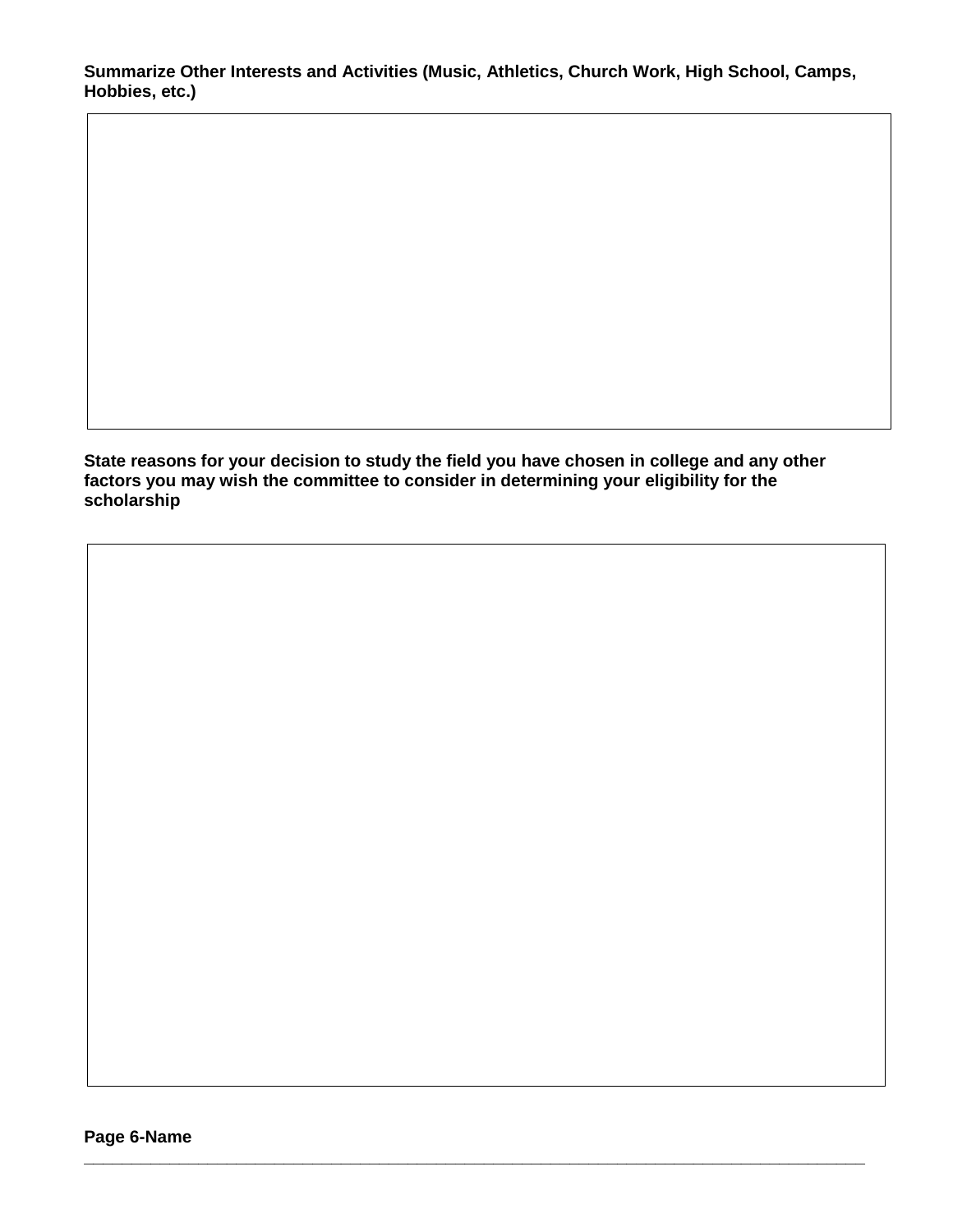**We have examined this application and find the records true, accurate and complete. We hereby permit for publicity purposes the use of any information included in the application with exception of the following:**

**\_\_\_\_\_\_\_\_\_\_\_\_\_\_\_\_\_\_\_\_\_\_\_\_\_\_\_\_\_\_\_\_\_\_\_\_\_\_\_\_\_\_\_ \_\_\_\_\_\_\_\_\_\_\_\_\_\_\_\_\_\_\_\_\_\_ Applicant's Signature Date** 

Parent/Guardian's Signature **Date** Date

**Name/Title of 4-H, FFA or person unrelated with Date knowledge of applicants Programs** 

**\_\_\_\_\_\_\_\_\_\_\_\_\_\_\_\_\_\_\_\_\_\_\_\_\_\_\_\_\_\_\_\_\_\_\_\_\_\_\_\_\_\_\_ \_\_\_\_\_\_\_\_\_\_\_\_\_\_\_\_\_\_\_\_\_\_**

**\_\_\_\_\_\_\_\_\_\_\_\_\_\_\_\_\_\_\_\_\_\_\_\_\_\_\_\_\_\_\_\_\_\_\_\_\_\_\_\_\_\_\_\_ \_\_\_\_\_\_\_\_\_\_\_\_\_\_\_\_\_\_\_\_\_\_\_**